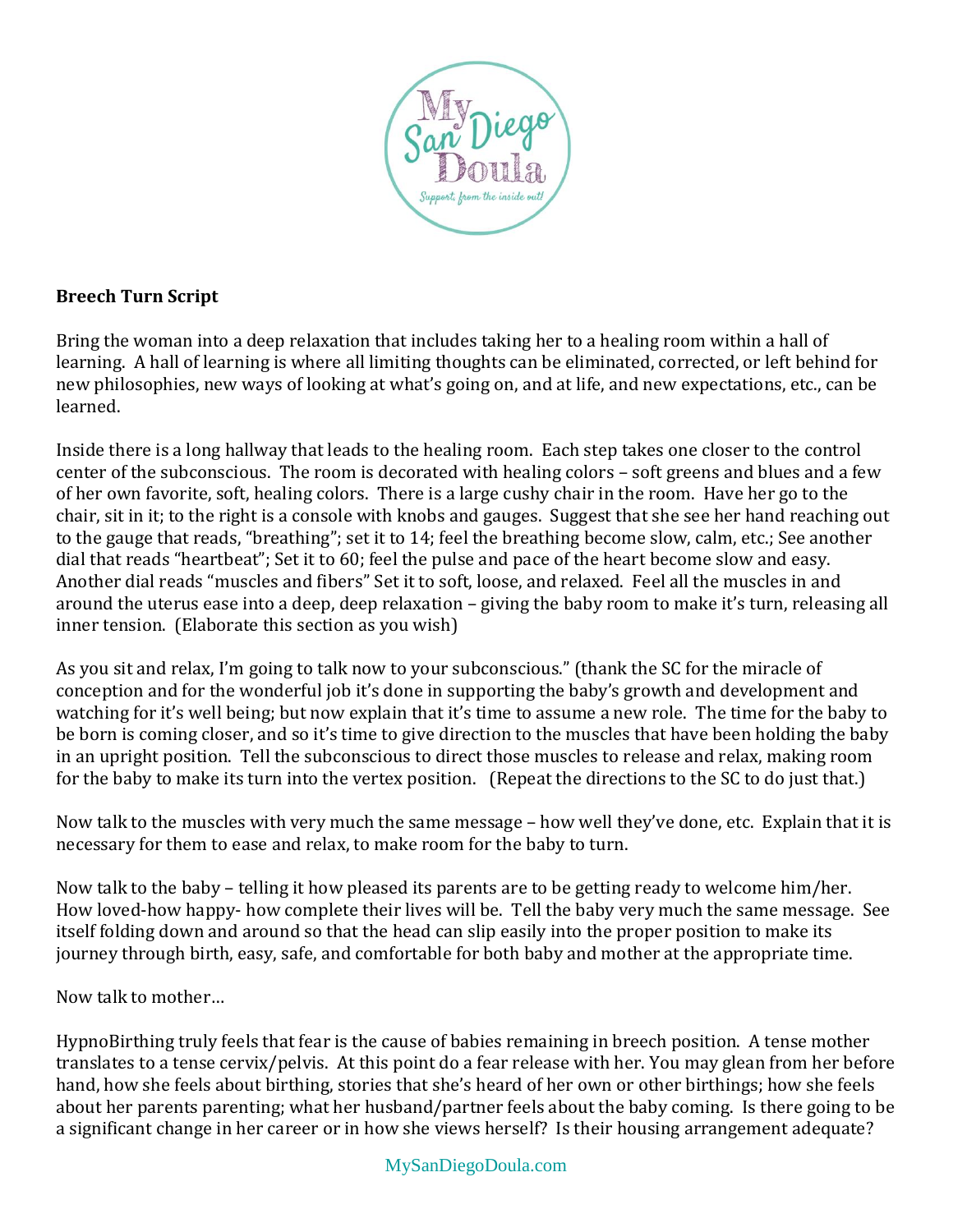

How will they fend financially? How confident is she that she can handle motherhood? Does she have the natural feelings of being overwhelmed? What limiting thoughts may be lingering. (This can be an interactive session through this part) Help the mom to see the limiting thoughts and then to destroy them as she feels she would like to. Have her visualize herself on a path that is rough and rocky. It's uncomfortable for her to walk easily. Blocking the path is a large boulder that represents emotions, thoughts, experiences, etc. Have her take a sledgehammer and chip away at the rock. While she is doing this, quietly recite a litany of emotions like anger, disappointment, fear, abandonment, sadness, rejection, etc. Then have her see the residue of the rock as soft stone dust that is spreading onto the path ahead of her. When she is finished, she feels the path is smooth and clear. Have her visualize herself, her baby in her arms, walking down the soft shiny path into a rainbow or some other pretty scene.

Sometimes the stress is totally unrelated to birthing or baby. What is going on in their life that is a challenge for them?

Finally, have the mother, with the newly found confidence for a easy birth talk to the baby. What are the feelings she wants to express aside from the desire that the baby turn. Then include her gentle persuasion in regard to the baby's turn. Simply talk with her in the turning session about releasing the muscles and visualizing the muscles relaxing and allowing the turn. Have her see it happening, slowly and easily.

In the end have her step into a happy scene of her completed birthing – holding the baby in her arms and seeing the look in baby's eyes as their gaze meets for the first time. You can tie this into the path that she is walking above.

I know it's a lot to cover, but it must be done. Remember, the client experiences time distortion. It will not seem all that long to her. It should be noted that each time a client has done this, it has taken only one session, and baby has usually turned within twelve hours.

Here's to a happy turn.

Breech:Visualization for turning breech baby

The head is getting heavy… - oh so heavy – and that it would feel… so much better if he/she would just let it gently droop… and droop… and droop

At the same time… I envision my uterus shaped like a very large upside-down pear… the bottom of it is nice and rounded, just perfect

MySanDiegoDoula.com